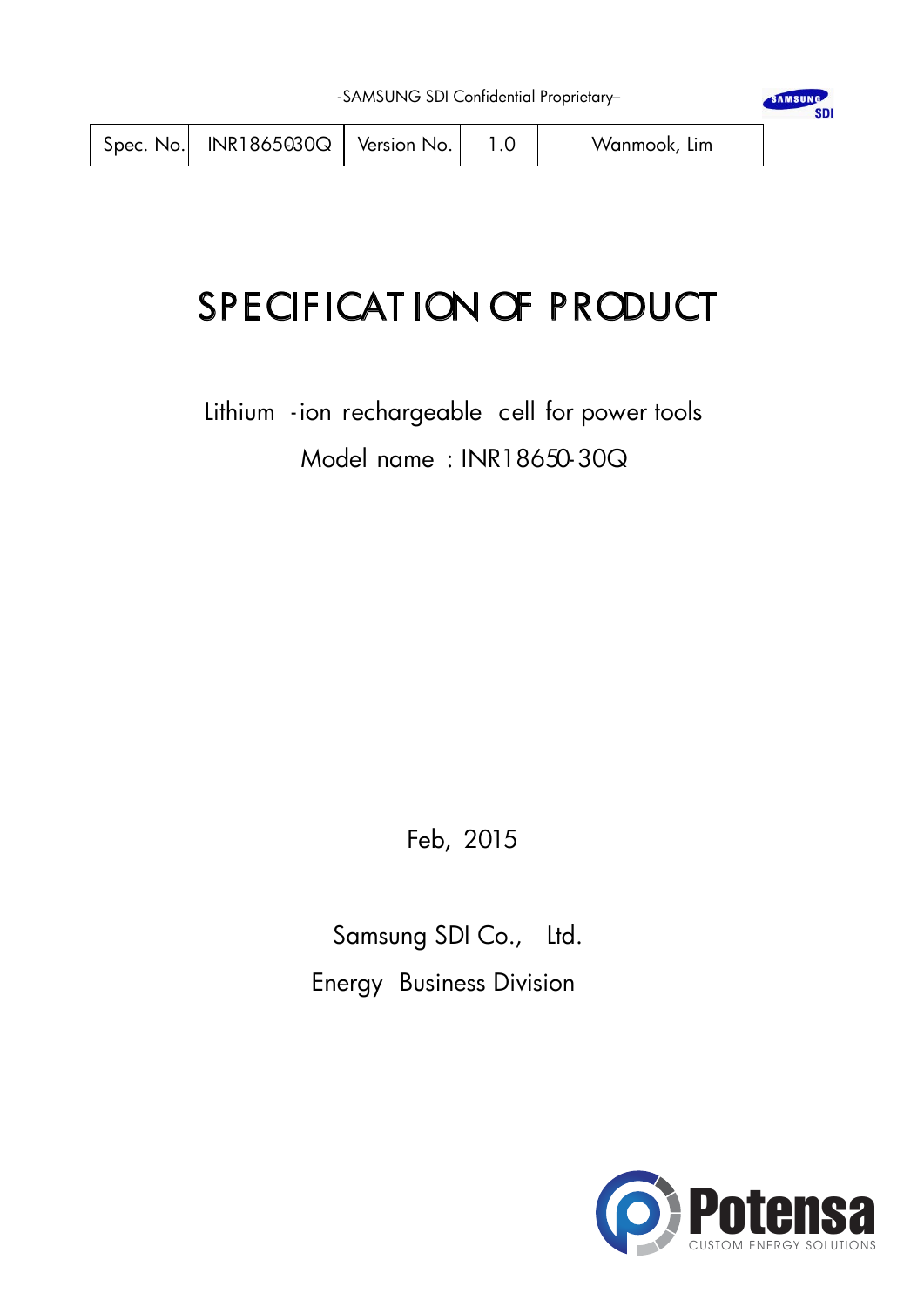| -SAMSUNG SDI Confidential Proprietary- |
|----------------------------------------|
|----------------------------------------|

| -SAMSUNG SDI Confidential Proprietary- |                             |  |  |              |  |
|----------------------------------------|-----------------------------|--|--|--------------|--|
| Spec. No.                              | $INR1865030Q$   Version No. |  |  | Wanmook, Lim |  |

Revision history

| Revision<br>No. | Date('yr-m-d) | Page | ltem | Description          | Changes<br>Author |
|-----------------|---------------|------|------|----------------------|-------------------|
| v1.0            | '15.02.02     |      |      | <b>First Edition</b> | Wan Mook Lim      |
|                 |               |      |      |                      |                   |

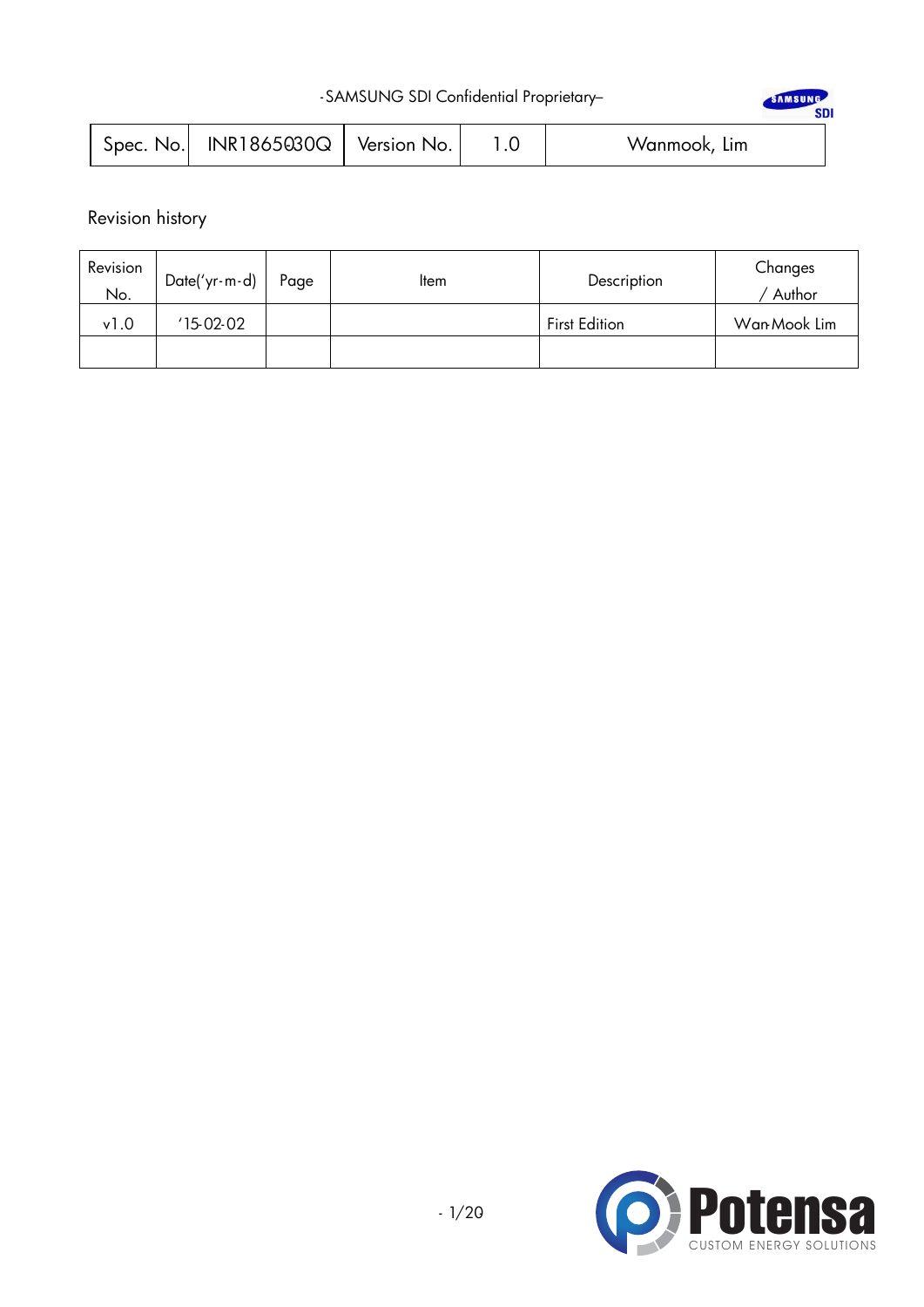|  | Spec. No. $\vert$ INR1865030Q $\vert$ Version No. $\vert$ |  |  | Wanmook, Lim |
|--|-----------------------------------------------------------|--|--|--------------|
|--|-----------------------------------------------------------|--|--|--------------|

### 1.0. Scope

This product specification has been prepared to specify the rechargeable lithium -ion cell

('cell') to be supplied to the customer by Samsung SDI Co., Ltd.

# 2.0. Description and model

- 2.1 Description lithium-ion rechargeable cell
- 2.2 Modelname INR1865030Q
- 3.0. Nominal s pecifications

| <b>Item</b>                                              | Specification                                                                                                                 |
|----------------------------------------------------------|-------------------------------------------------------------------------------------------------------------------------------|
| 3.1 Minimum discharge capacity                           | 2,950mAh<br>Charge: 1.50A, 4.20V, CCCV 150mA cut-off,<br>Discharge: 0.2C, 2.5V discharge cut-off                              |
| 3.2 Nominal voltage                                      | 3.6V                                                                                                                          |
| 3.3 Standard charge                                      | CCCV, 1.50A, $4.20 \pm 0.05$ V 150mA cut-off                                                                                  |
| 3.4 Rated charge                                         | CCCV, 4A, $4.20 \pm 0.05$ V 100mA cut-off                                                                                     |
| 3.6 Charging time                                        | Standard charge: 180min / 150mA cut-off<br>Rated charge: 70min (at 25) / 100mA cutoff                                         |
| 3.7 Max. continuous discharge<br>(Continuous)            | 15A(at 25 ), 60% at 250 cycle                                                                                                 |
| 3.8 Discharge cut - off voltage<br>End of discharge      | 2.5V                                                                                                                          |
| 3.9 Cell weight                                          | 48.0g max                                                                                                                     |
| 3.10 Cell dimension                                      | Height: Max 65.0mm<br>Diameter: Max 18.4mm                                                                                    |
| 3.11 Operating temperature<br>(surface temperature)      | Charge $: 0$ to 50<br>(recommended recharge release < 45 )<br>Discharge: -20 to 75<br>recommended r e-discharge release < 60) |
| 3.12 Storage temperature<br>(Recovery 90% after storage) | 1.5 year $-30-25$ (1*)<br>3 months - 30~45 (1*)<br>1 month $-30-60$ (1 <sup>*</sup> )                                         |

Note (1): If the cell is kept as ex-factory status (40±5% SOC, 25),

 the capacity recovery rate is more than 90% of 10A discharge capacity 100% is 2,900mAh at 23 with SOC 100% after formation.



SAMSUN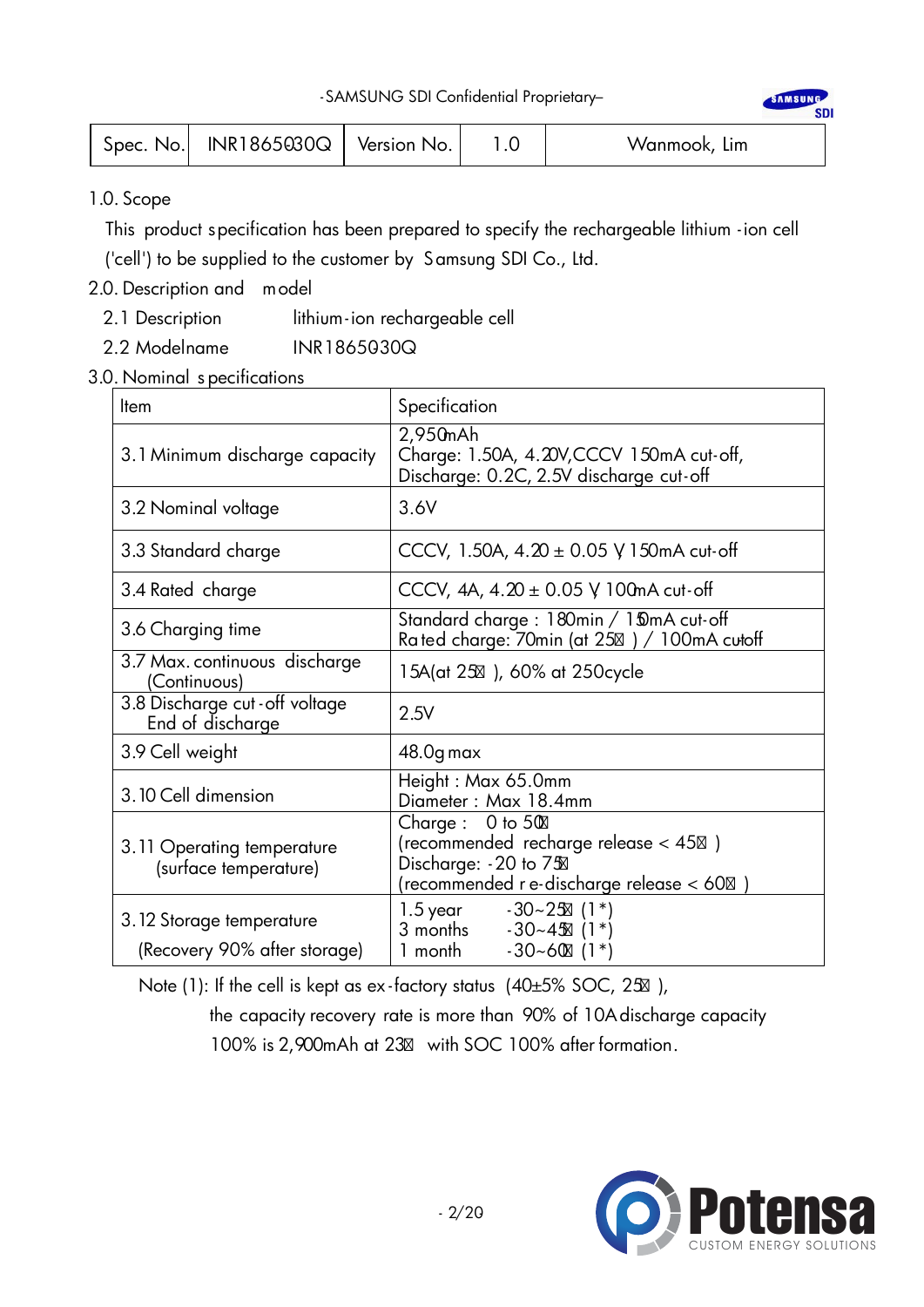|  | $Spec.$ No. $ $ INR1865030Q $ $ Version No. |  |  | Wanmook, Lim |  |
|--|---------------------------------------------|--|--|--------------|--|
|--|---------------------------------------------|--|--|--------------|--|

- 4.0 Outline dimensions
	- See the attachment (Fig. 1)
- 5.0. Appearance

 There shall be no such defects as scratch, rust, discoloration, leakage which may adversely affect commercial value of the cell.

- 6.0. Standard test conditions
	- 6.1 Environmental conditions

 Unless otherwise specified, all tests stated in this specification are conducted at temperature  $23\pm 3^\circ$  and humidity under 65%.

### 6.2 Measuring equipment

(1) Amp-meter and volt-meter

 The am p-meter and volt -meter should have an accuracy of the grade 0.5 mA and mV or higher.

(2) Slide caliper

The slide caliper should have 0.0 1 mm scale.

(3) Impedance meter

The impedance meter with AC 1kHz should be used.

### 7.0. Characteristics

7.1 Standard charge

 This "Standard charge" means charging the cell CCCV with charge current 0.5CmA (1,500mA), constant voltage 4.2V and 150mA cut-off in CV mode at 23 for capacity.

. 7.2Rated charge

Rate d charge means charging the cell CCCV with charge current 4A and 100mA cut -off at 23

7.3 Standard discharge capacity

 The standard discharge capacity is the initial discharge capacity of the cell, which is measured with discharge current of 600mA(0.2C) with 2.5V cut -off at 23 within 1hour after the standard charge.

Nominal discharge capacity  $\geq 2.950$ mAh

Which complying to the minimum capacity of IEC61960 standard.

### 7.4 R ated discharge capacity

The rated discharge is the discharge capacity of the cell, which is measured with discharge current of 10A with 2.5V cut-off at 23 within 1 hour after the rated charge.

Standard rated discharge capacity  $\geq 2,900$ mAh

#### 7.5 Initial internal impedance

Initial internal impedance measured at AC 1kHz after standard charge

Initial internal impedance  $\leq 26 \text{m}\Omega$ 

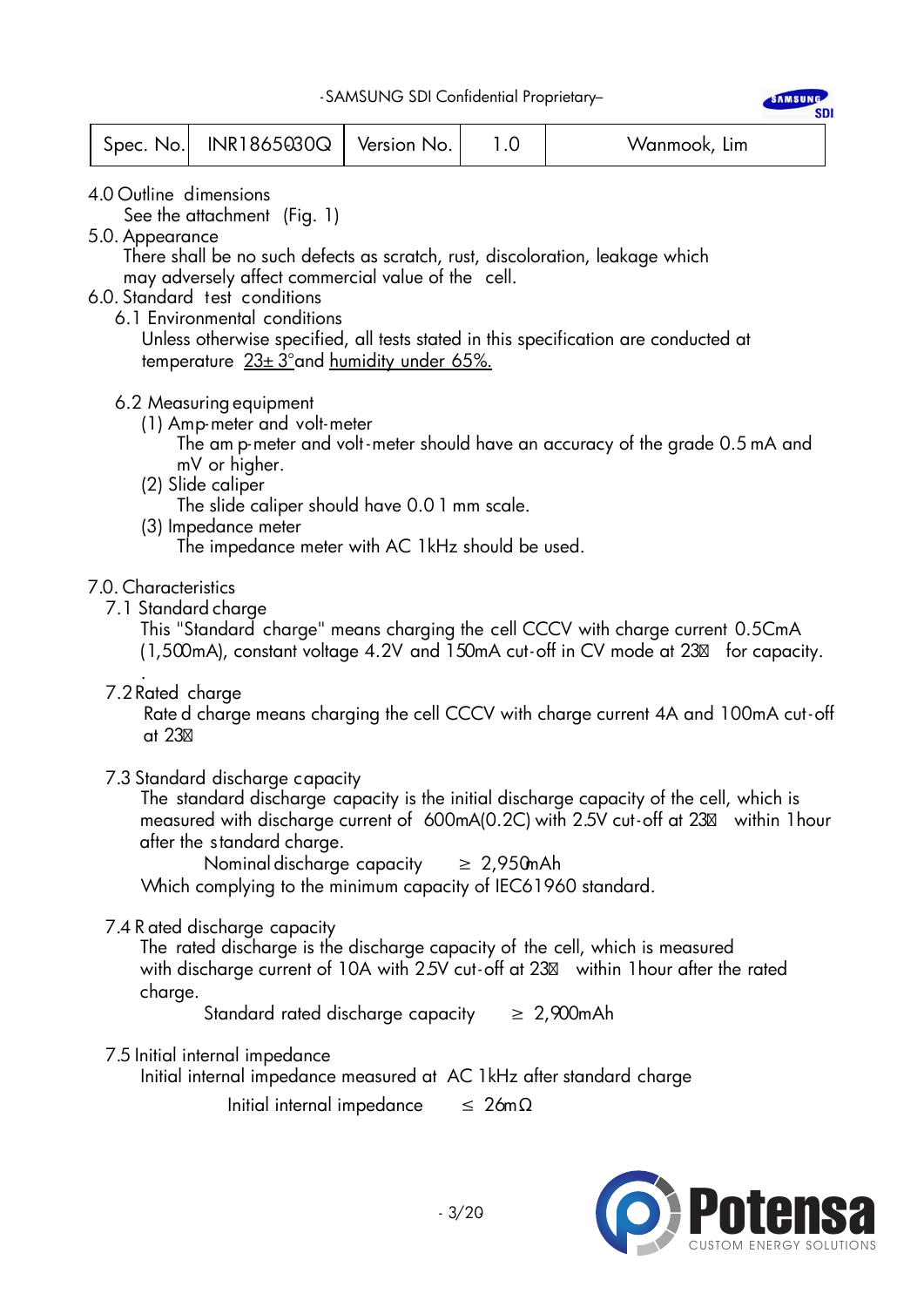|  | Spec. No. $ NR1865030Q $ Version No. |  |  | Wanmook, Lim |  |
|--|--------------------------------------|--|--|--------------|--|
|--|--------------------------------------|--|--|--------------|--|

## 7.6 T emperature dependence of discharge capacity

 Capacity comparison at each temperature, measured with discharge constant current 10A and 2.5V cut -off after the rated charge is as follows.

| Discharge temperature |    |     |     |     |  |  |
|-----------------------|----|-----|-----|-----|--|--|
| $\sim$<br>ou<br>$-LU$ |    |     |     |     |  |  |
| 60%                   | 5% | 80% | 00% | 75% |  |  |

 Note: If charge temperature and discharge temperature is not the same, the interval for temperature change is 3 hours .

Percentage index of the discharge at 23 at 10A(=2,900mAh) is 100%.

### 7.7 Temperature dependence of charge capacity

Capacity comparison at each temperature, measured with discharge constant current 10A and 2.5V cut -off after the rated charge is as follows.

|                   | Charge temperature |     |           |    | Discharge temperature |    |
|-------------------|--------------------|-----|-----------|----|-----------------------|----|
|                   |                    |     | ററ        | 45 | 50                    | າລ |
| Relative capacity | 80%                | 90% | 100%  95% |    | 95%                   |    |

 Note: If charge temperature and discharge temperature is not the same, the interval for temperature change is 3 hours . Percentage index of the discharge at 23 at 10A (= 2,900mAh) is 100%.

### 7.8 Charge rate capabilities

Discharge capacity is measured with constant current 10A and 2.5V cut-off after the cell is charged with 4.2V as follows.

|                      | Charge condition |                         |  |  |  |  |
|----------------------|------------------|-------------------------|--|--|--|--|
| Current              | Standard 1.5A    | Maximum rapid charge 4A |  |  |  |  |
| $Cut$ -off           | 150mA            | 100mA                   |  |  |  |  |
| Relative<br>Capacity | 100%             | 100%                    |  |  |  |  |

Note: Percentage index of the discharge at 23 at 10A(=2,900mAh) is 100%.



SAMSUN

sni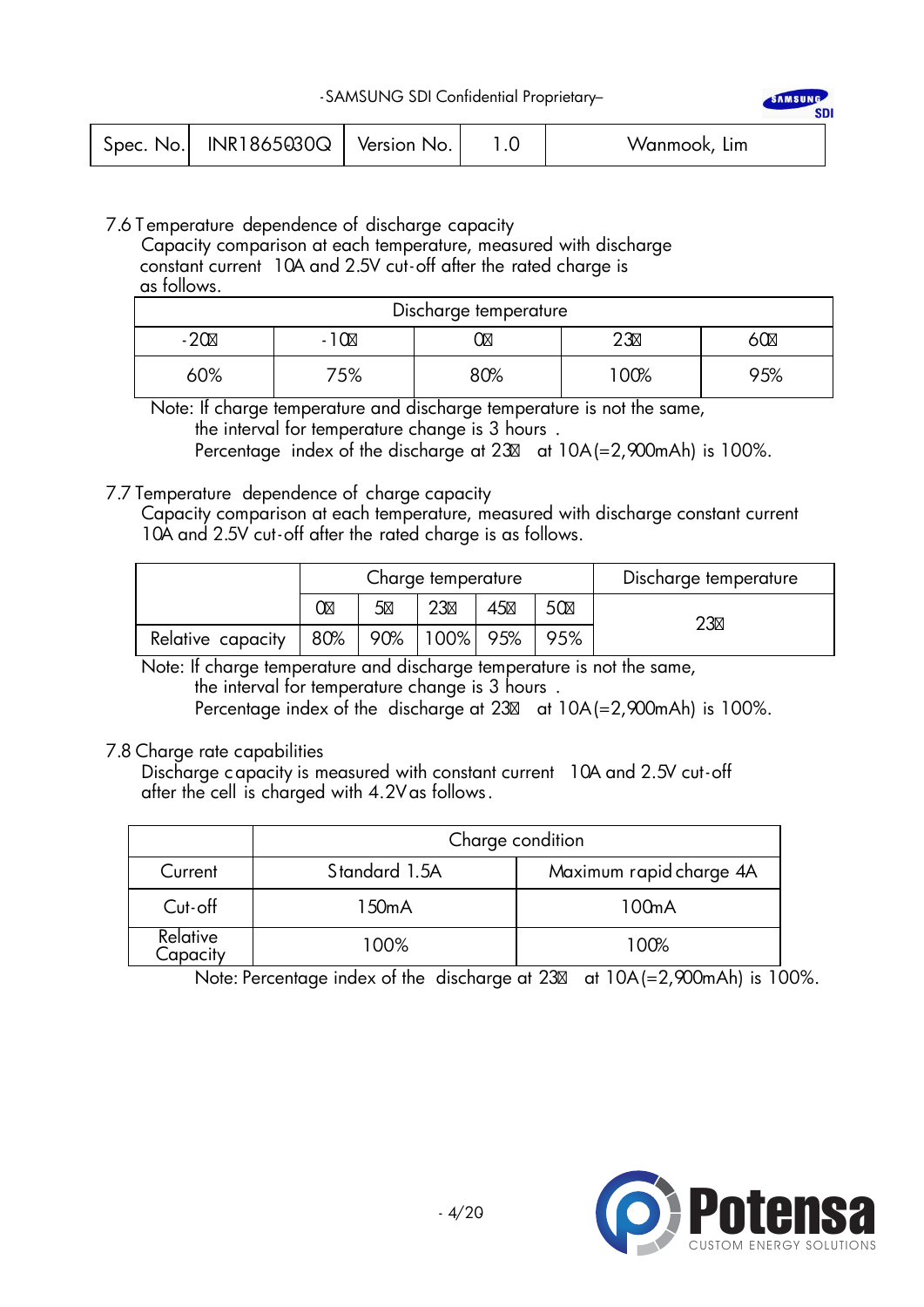| Spec. No. $\vert$ INR1865030Q $\vert$ Version No. $\vert$ |  |  | Wanmook, Lim |
|-----------------------------------------------------------|--|--|--------------|
|-----------------------------------------------------------|--|--|--------------|

7.9 Discharge rate capabilities

Discharge capacity is measured with the various c urrents in under table and 2.5V cut-off after the rated charge.

|                      | Discharge condition |     |      |     |     |  |  |  |
|----------------------|---------------------|-----|------|-----|-----|--|--|--|
| Current              | 0.6A                | 5A  | 10A  | 15A | 20A |  |  |  |
| Relative<br>Capacity | 100%                | 97% | 100% | 97% | 95% |  |  |  |

Percentage index of the discharge at 25 at 10A(=2,900mAh) is 100%.

### 7.10 Cycle life

With standard charge and maximum continuous discharge .

Capacity after 250cycles,

Capacity  $\geq 1,800$ mAh (60% of the nominal capacity at 23)

### 7.11 Storage characteristics

Standard rated discharge c apacity after storage for 1 month at 60 from the standard charged state is  $\geq 90\%$  of the initial 10A discharge capacity at 23

### 7.12 Status of the cell as of ex -factory

The cell should be shipped in 3.620V to 3.690V charging voltage range.

### 8.0. Mechanical Characteristics

- 8.1 Droptest
	- Test method: Each fully charged cell or battery is dropped three times from a height of 1.0 m onto a concrete floor. The cells or batteries are dropped so as to obtain impacts in random orientations. After the test, the sample shall be put on rest for a minimum of one hour and then a visual inspection shall be performed.

Criteria: No fire,no explosion. Drop test shall be performed with the IEC62133 standard

### 8.2 Vibrationtest

Test method: As to the UN transportation regulation(UN38.3), for each axis (X and Y axis with cylindrical cells) 7Hz 200Hz 7Hz for 15min,repetition 12 times totally 3hours, the acceleration 1g during 7 to 18Hz and 8g (amplitude 1.6mm) up to 200Hz. Criteria: No leakage, with less than 10% of OCV drop Vibration test shall be performed with the UN38.3 standard

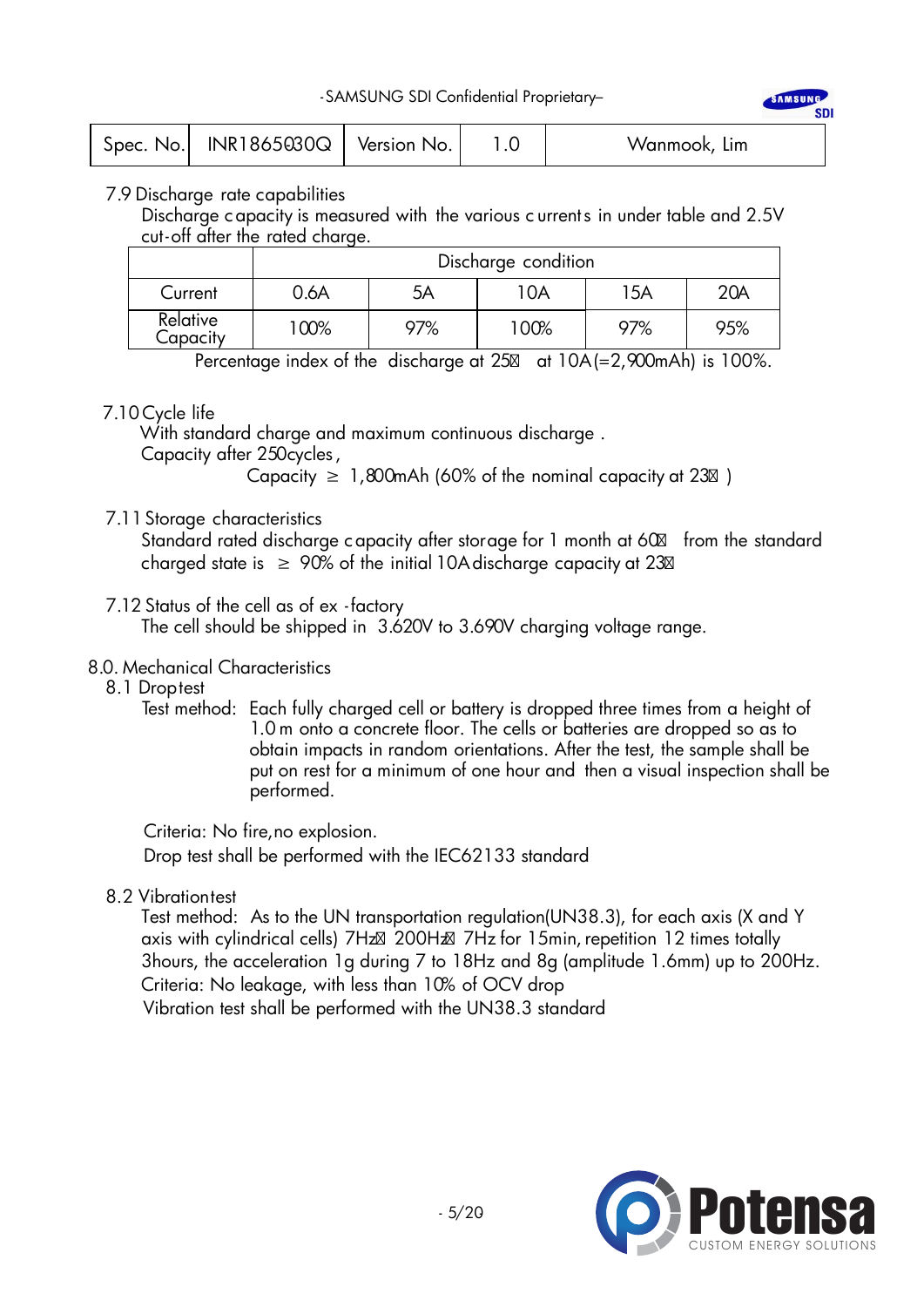| $Spec. No.$ INR1865030Q Version No. |  |  | Wanmook, Lim |
|-------------------------------------|--|--|--------------|
|-------------------------------------|--|--|--------------|

9.0. Safety

9.1 Overcharge test

Test method: Cell is to be discharged at a constant current of 0.6A to 2.5V. The cell is then to be charged with a 20V and 20A. Charging duration is to be 7 h.

Criteria: No fire, and no explosion.

Overcharge test shall be performed with the UL1642 standard

- 9.2 External short- circuit test
	- Test method: Fully rated charged cell is to be short circuited by connecting the positive and negative terminals of the battery with a circuit load having a resistance load of 80  $\pm$ 20 m $\Omega$ . The battery is to discharge until a fire or explosion is obtained, or until it has reached a completely discharged state of less than 0.2 V and the battery case temperature has returned to  $\pm 10^{\circ}$ C of ambient temperature. The return to near ambient of the battery (cell) casing in an indication of ultimate results. Tests are to be conducted at 20  $\pm$ 5°C and at 55  $\pm$ 5°C.

Criteria: No fire, and no explosion

External short - circuit test shall be performed with the UL1642 standard

### 9.3 Forced discharge test

Test method: A discharged cell is subjected to a reverse charge at 1.0C (3.0A) for 90 min.

 Criteria: No fire, and no explosion. Forced discharge test shall be performed with the IEC62133 standard

### 9.4 Heating test

Test method: To heat up the standard charged cell at heating rate 5 per minute up to 130 and keep the cell in oven for 1hr.

Criteria: No fire, and no explosion.

### 10.0. Warranty

Samsung SDI will be responsible for replacing the cell against defects or poor workmanship for 15months from the date of shipping. Any other problem caused by malfunction of the equipment or mix-use of the cell is not under this warranty.

The warranty se t forth in proper using and handling conditions described above and excludes in the case of a defect which is not related to manufacturing of the cell.

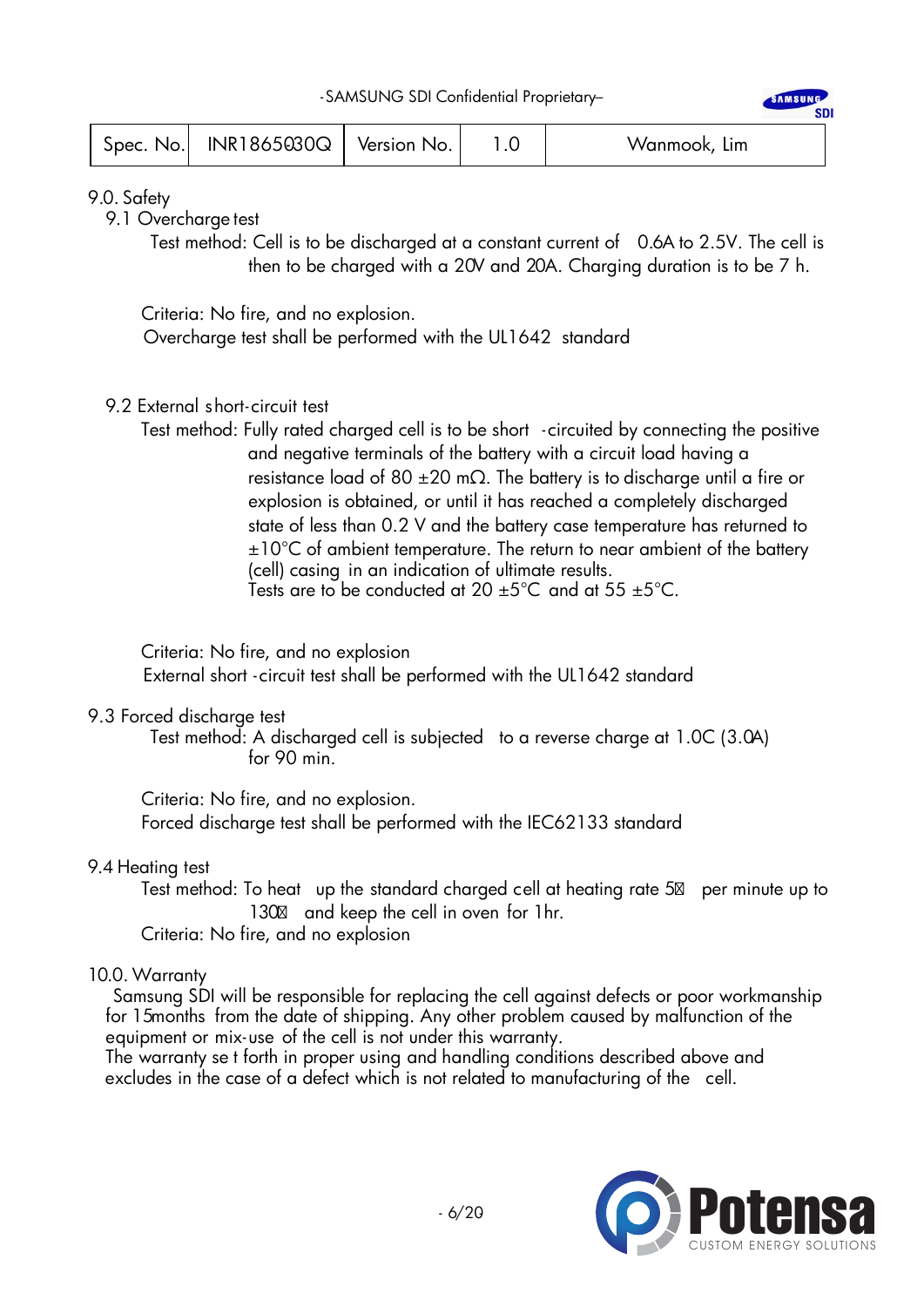| Spec. No.   INR1865030Q   Version No. |  |  | Wanmook, Lim |
|---------------------------------------|--|--|--------------|
|---------------------------------------|--|--|--------------|

11.0. Others

11.1 Storage for a long time

 If the cell is kept for a long time (3 months or more), It is strongly recommended that the cell is preserved at dry and low- temperature.

11.2 Others

 Any matters that specifications do not have, should be confer red with between the both parties.



SAMSUNG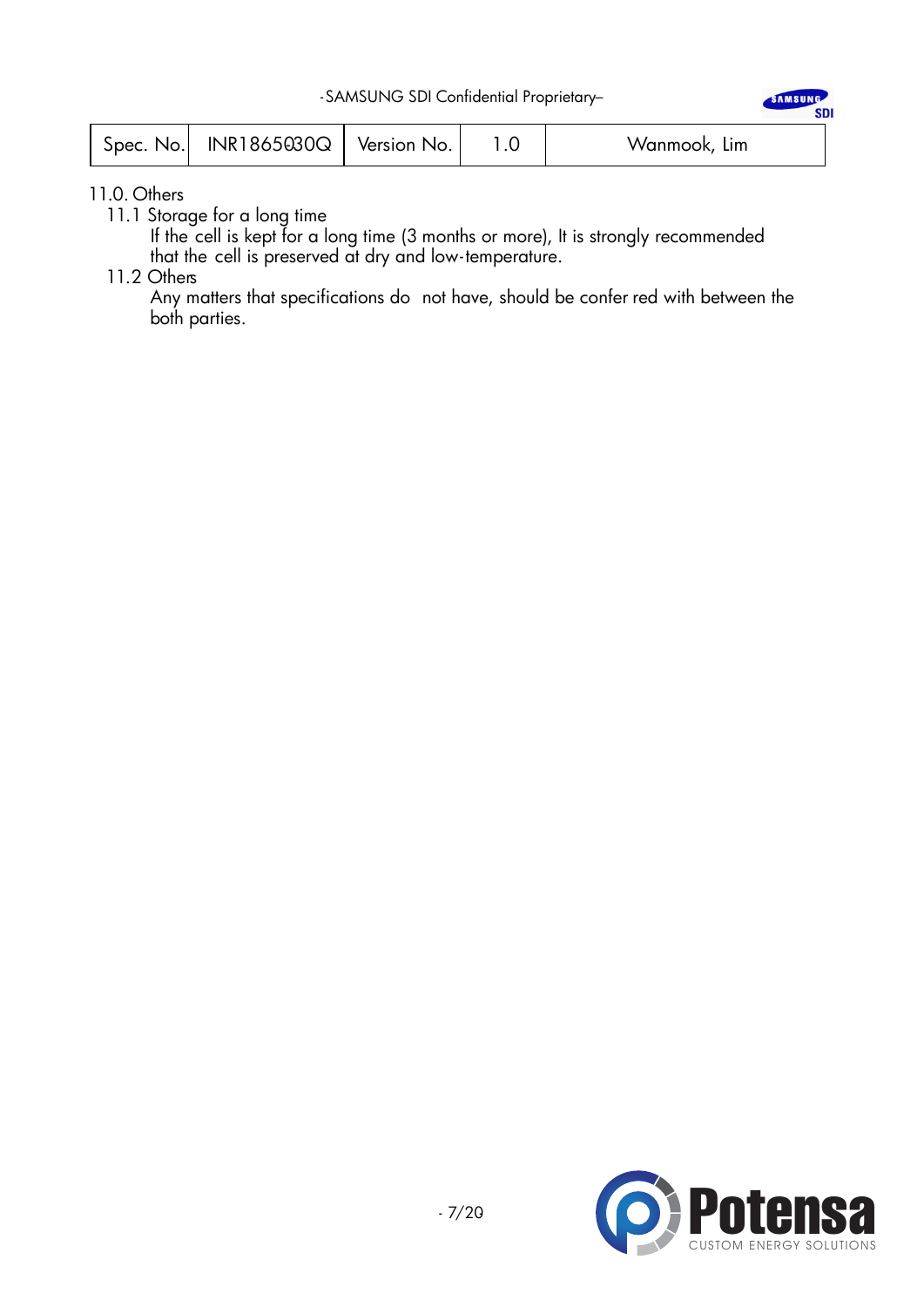| -SAMSUNG SDI Confidential Proprietary- |                                          |  |  |              |  |  |
|----------------------------------------|------------------------------------------|--|--|--------------|--|--|
|                                        | Spec. No.   INR1865030 $Q$   Version No. |  |  | Wanmook, Lim |  |  |

12.0. Packing See Fig.2, Package Drawing



Fig.1. Outline dimensions of INR18650-30Q

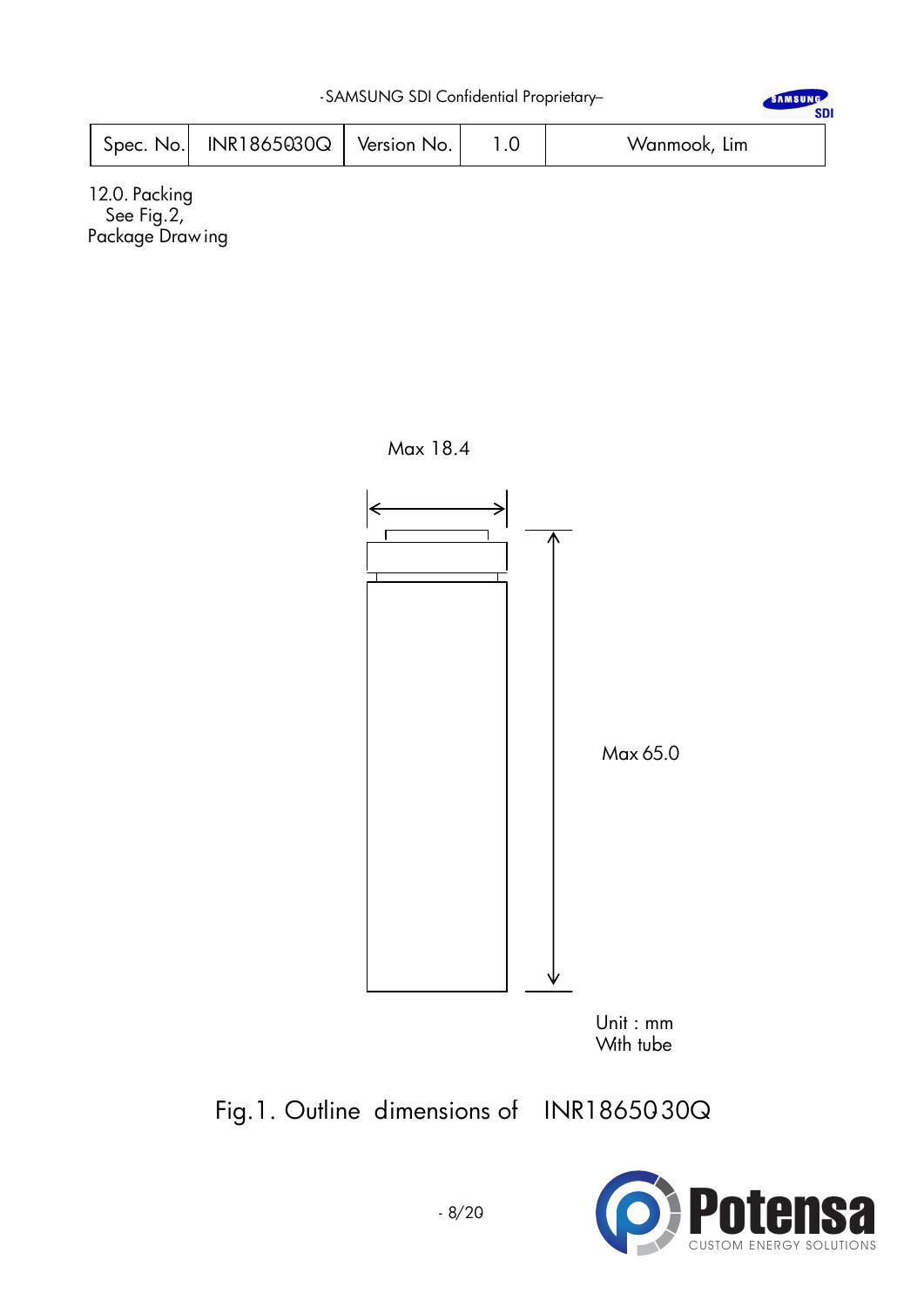|  | $Spec. No.$ INR1865030Q   Version No. |  | Wanmook, Lim |
|--|---------------------------------------|--|--------------|

-SAMSUNG SDI Confidential Proprietary-



| N <sub>O</sub> | PART NAME                  | <b>MATERIAL</b>    | MATERIAL DIM     | O'TY | TREATMENT   |
|----------------|----------------------------|--------------------|------------------|------|-------------|
| 01             | INR18650 (Ref. Model List) | <b>BARE CELL</b>   | #18, H65         | 200  | <b>NONE</b> |
| 02             | PACKING GUIDE              | MANILA             | L192×W191×H67    | 200  | <b>NONE</b> |
| 03             | PACKING CASE IN            | FLUTE)<br>$SW-10B$ | L192×W192×H68    | 2    | <b>NONE</b> |
| 04             | SILICAGEL                  | SI                 | 50×W50.3G        | 2    | NONE        |
| 05             | PE BAG(LARGE)              | PE                 | L500×W450×T0.028 |      | <b>NONE</b> |
| 06             | TAPE                       | PE(OPP)            | W50×T0.05        |      | <b>NONE</b> |
| 07             | PACKING CASE OUT           | DW-10BA FLUTE)     | 225×W214×H164    |      | <b>NONE</b> |
| 08             | LABEL                      | <b>ART PAPER</b>   | L52×W100         |      | NONE        |

Fig.2. Package drawing



SAMSUNG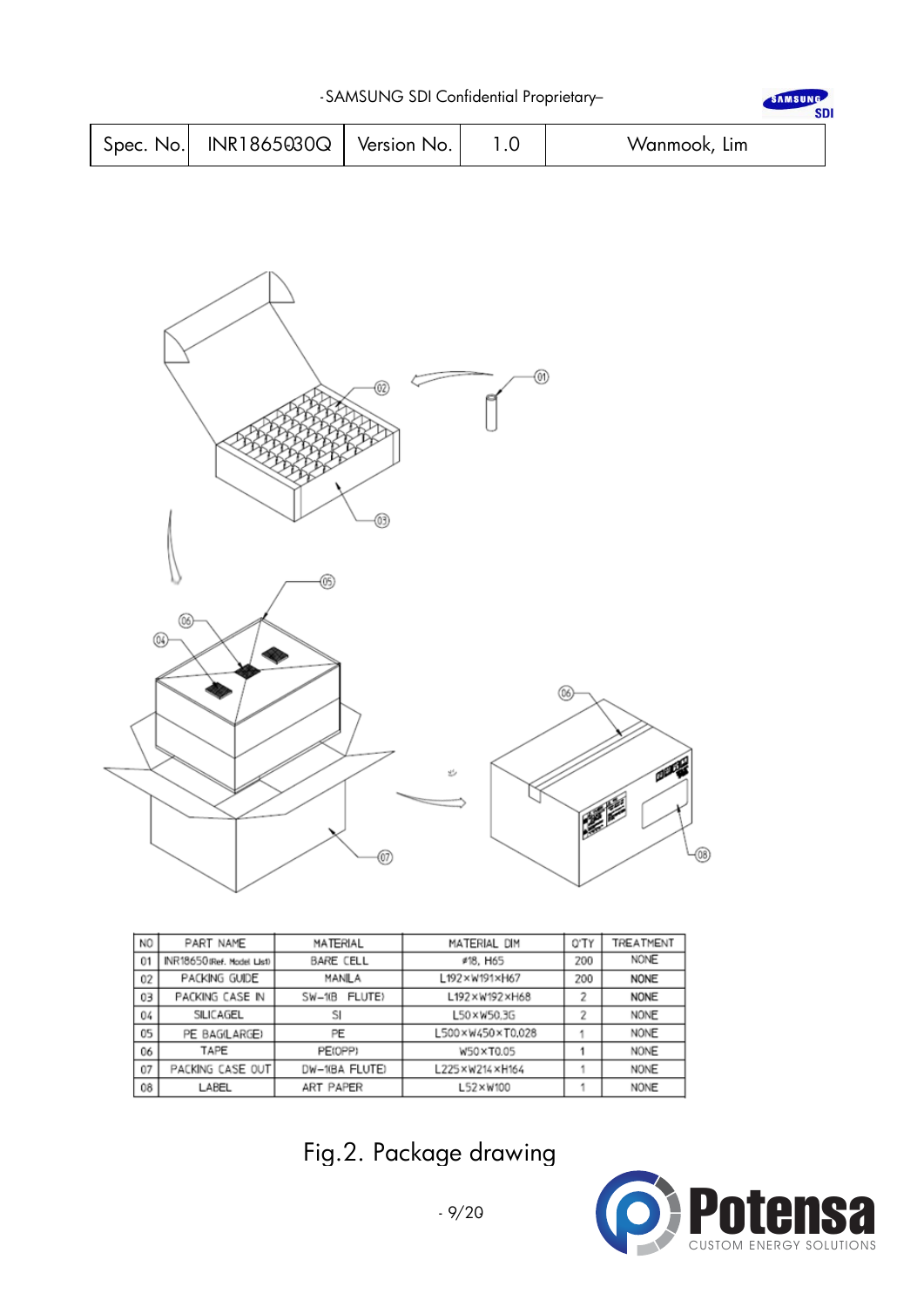|  | Spec. No. $\vert$ INR1865030Q $\vert$ Version No. |  |  | Wanmook, Lim |
|--|---------------------------------------------------|--|--|--------------|
|--|---------------------------------------------------|--|--|--------------|

# P roper use and handling of lithium ion cells

See before using lithium-ion cell Supplied by Samsung SDI Co., Ltd.

### 1.0. General

 This document has been prepared to describe the appropriate cautions and prohibitions, which the customer should take or employ when the customer uses and handles the lithium ion cell to be manufactured and supplied by Samsung SDI Co., Ltd., in order to obtain optimal performance and safety.

# 2.0. Charging

2.1 Charging current

 Charging current sh all be less than maximum charge current specified in the product specification.

2.2 Charging voltage

Charging shall be done by voltage less than that specified in the product specification.

2.3 Charging time

 Continuous charging under specified voltage does not cause any loss of performance characteristics. However, the charge timer is recommended to be installed from a safety consideration, which shuts off further charging at time specified in the product specification.

2.4 Charging temperature

The cell shall be charged within a range of specified temperatures in the specification.

2.5Re verse charging

The cell shall be connected, confirming that its poles are correctly aligned.

 Inverse charging shall be strictly prohibited. If the cell is connected improperly, it may be damaged.

# 3.0. Discharging

- 3.1 Discharging
	- 3.1.1 The cell shall be discharged continuously at less than maximum discharge current specified in the product specification. In case of the higher discharge current should be set, it shall be discussed together with SDI.
- 3.2 Discharging temperature
	- 3.2.1 The cell shall be discharged within a range of temperatures specified in the product specification.
	- 3.2.2 Otherwsie, it may cause loss of performance characteristics.
- 3.3 Overdischarging
	- 3.3.1 The system should equip with a device to prevent further discharging
		- exceeding discharging cut -off voltage specified in the product specification.
	- 3.3.2 Over-discharging may cause loss o f performance characteristics of battery. 3.3.3 Overdischarging may occur by self-discharge if the battery is left for
		- a very long time without any use.
	- 3.3.4 The charger should equip with a device to detect voltage of cell block and to determine recharging procedures.



**AMSUNG SDI**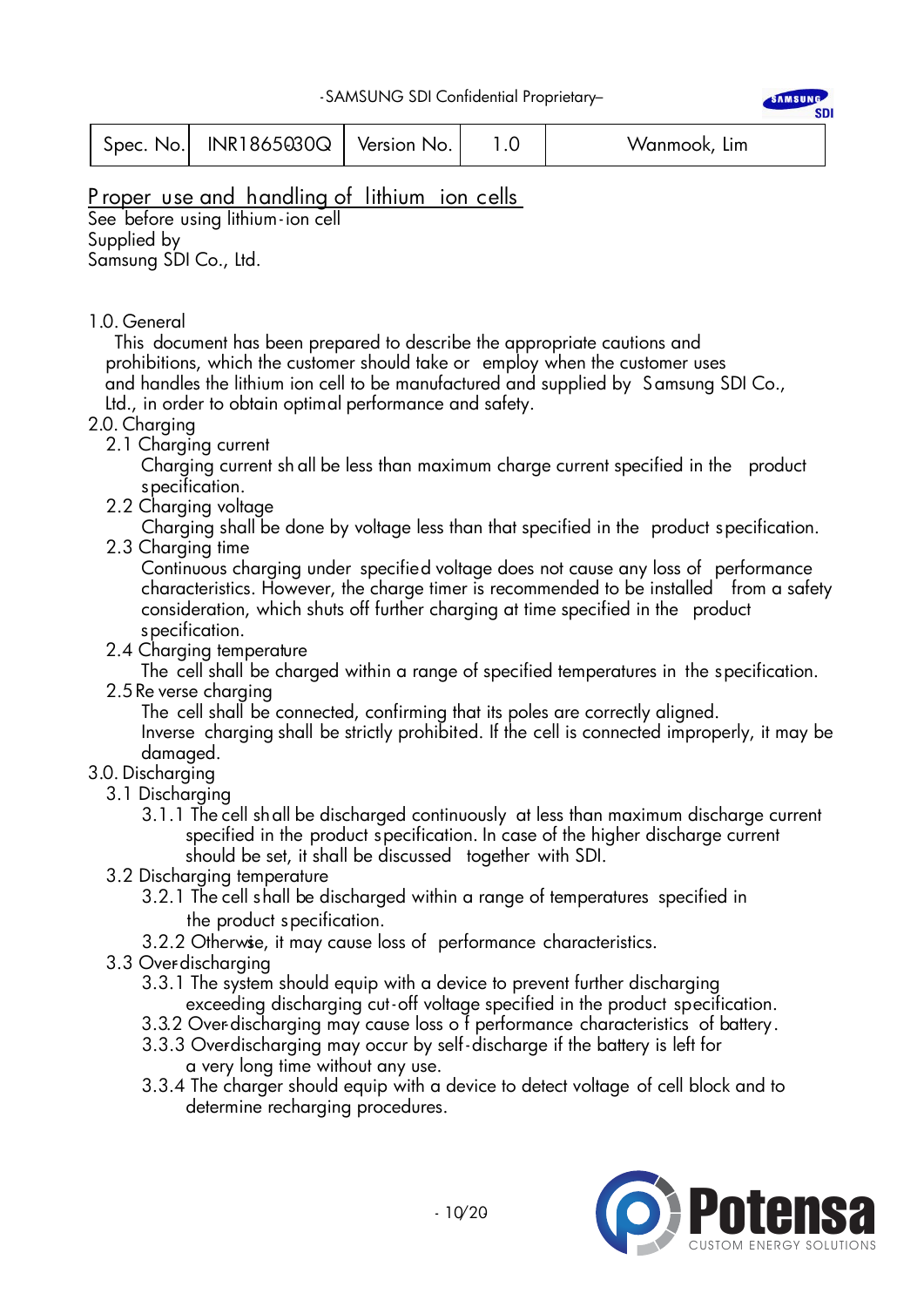|  | Spec. No. $ $ INR1865030Q $ $ Version No. |  |  | Wanmook, Lim |
|--|-------------------------------------------|--|--|--------------|
|--|-------------------------------------------|--|--|--------------|

4.0. Storage

- 4.1 Storage conditions
	- 4.1.1 The cell should be stored within a range of temperatures specified in the product specification.
- 4.1.2 Otherwise, it may cause loss of performance characteristics, leakage and/or rust. 4.2 Long- term storage
	- 4.2.1 The cell should be used within a short period after charging because long- term storage may cause loss of capacity by self -discharging.
	- 4.2.2. If longterm storage is necessary, the cell should be stored at lower voltage within a range specified in the product specification, because storage with higher voltage may cause more loss of performance characteristics.

### 5.0. Cycle life

- 5.1 Cycle life performance
	- 5.1.1 The cell can be charged/discharged repeatedly up to times specified in the product specification with a certain level of capacity specified in the product specification.
	- 5.1.2 Cycle life may be determined by conditions of charging, discharging, operating temperature and/or storage.
- 6.0. Design of s ystem
	- 6.1 Connection between the cell and the battery
		- 6.1.1 The cell should not be soldered directly with other cells . Namely, the cell should be welded with leads on its terminal and then be soldered with wire or leads to solder.
		- 6.1.2 Otherwise, it may cause damage of component, such as separator and insulator, by heat generation.
	- 6.2Positioning the battery in the system
		- 6.2.1 The battery should be positioned as possible as far from heat sources and high temperature components.
		- 6.2.2 Oherwise, it may cause loss of characteristics.
		- 6.2.3The recommended spacing between the cells is more than 1mm.
	- 6.3 Mechanical shock protection of the battery
		- 6.3.1 The battery should be equipped with appropriate shock absorbers in the pack in order to minimize shock , which can damage the cells.
		- 6.3.2 Otherwise, it may cause shape distortion, leakage, heat generation and/or ruptureand/or open circuit.
	- 6.4 Short- circuit protection of the cell
		- 6.4.1 The cell equips with an insulating sleeve to protect short circuit which may occur during transportation, battery assembly and /or system operation.
		- 6.4.2 If thecell sleeve is damaged by some cause such as outside impact, it may cause short - circuit with some wiring inside the battery.
	- 6.5 Connection between the battery and charger/system
		- 6.5.1 The battery should be designed to be connected only to the specified charger and system.
		- 6.5.2 A reverse connection of the battery, even in the specified system, should be avoided by employing special battery design such as a special terminals.
	- 6.6 Pack design
		- 6.6.1 The current consumption of the battery pack should be under 10uA at sleep mode.

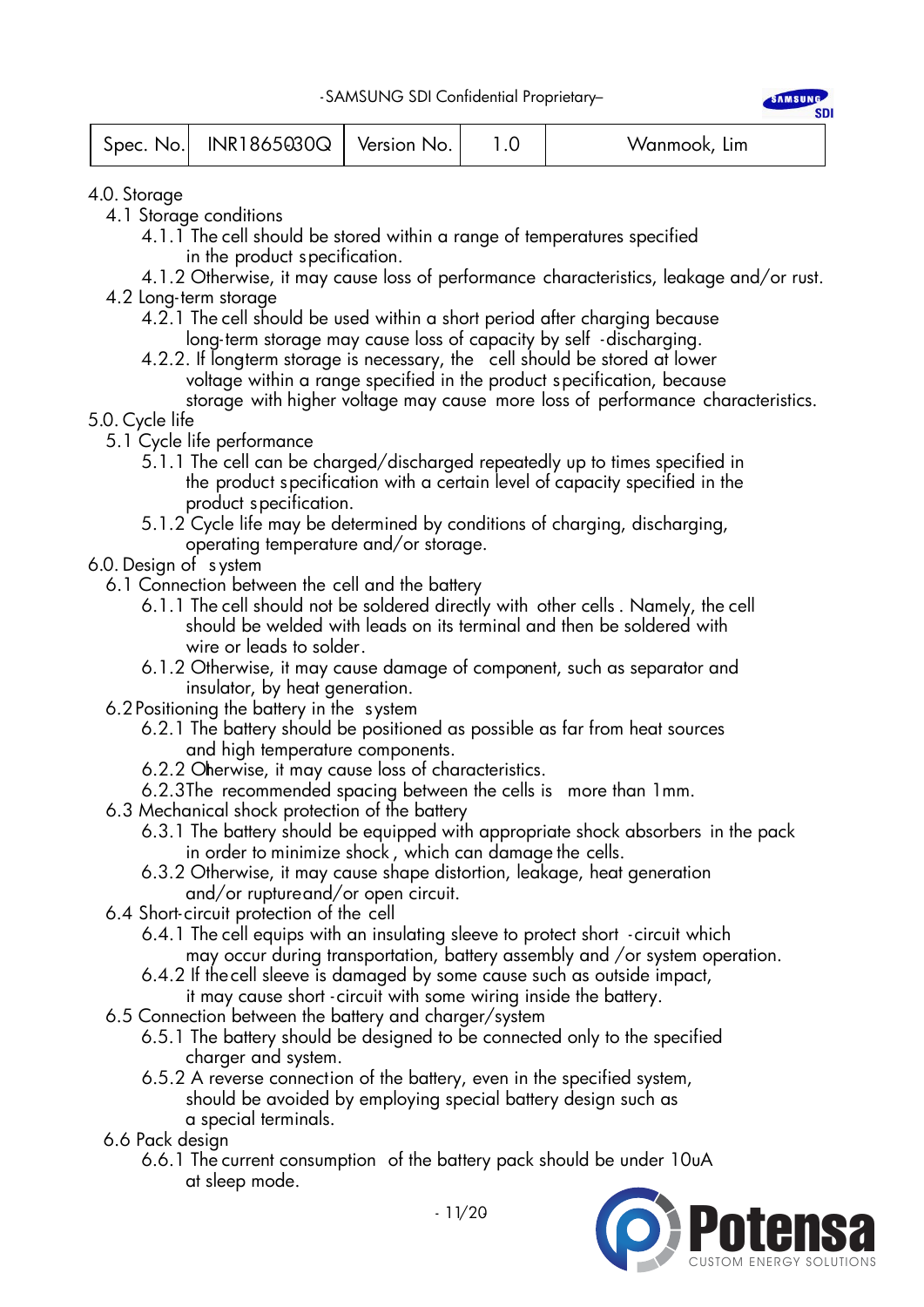|  | Spec. No. NR1865030Q Version No. |  |  | Wanmook, Lim |  |
|--|----------------------------------|--|--|--------------|--|
|--|----------------------------------|--|--|--------------|--|

- 6.6.2Cell voltage monitoring system.
	- The system (charger or pack) should be equipped with a device to monitor each voltage of cell block to avoid cell imbalance which can cause damage to the cells .
- 6.6.4 The battery pack or system should have warning system such as over temperature, over voltage, over current, and so on.
- 7.0. Battery pack assembly
	- 7.1 Prohibition of usage of damaged cell
		- 7.1.1 The cell should be inspected visually before battery assembly.
		- 7.1.2 The cell should not be used if sleeve -damage, can-distorsion and/or electrolyte -smell is detected.
	- 7.2 Terminals handling
		- 7.2.1 Excessive force on the negative terminal should be avoided when external strip terminal is welled.
	- 7.3 Transportation

 7.3.1 If thecell is necessary to be transported to such as the battery manufacturer, careful precautions should be taken to avoid damage of cell.

- 8.0. Others
	- 8.1 Disassembly
		- 8.1.1 The cell should not be dismantled from the battery pack.
		- 8.1.2 Internal short- circuit caused by disassembly may lead to heat generation and/or venting.
		- 8.1.3 When the electrolyte is coming in contact with the skin or eyes, flush immediately with fresh water and s eek medical advice.
	- 8.2 Short- circuiting
		- 8.2.1 Short-circuit results in very high current which leads to heat generation.
		- 8.2.3 An appropriate circuitry should be employed to protect accidental short - circuiting.
	- 8.3 Incineration
		- 8.3.1 Incinerating and disposing of the cell in fire are strictly prohibited,
			- because it may cause rupture and explosion.
	- 8.4 Immersion

 8.4.1 Soaking the cell in water is strictly prohibited, because it may cause corrosion and leakage of components to be damaged to functions

- 8.5 Mixing use
	- 8.5.1 Different types of cell, or same types but different cell manufacturer's shall not be used, which may lead to cell imbalance, cell rupture or damage to system due to the different characteristics of cell.
- 8.6 Battery exchange
	- 8.6.1 Although the cell contains no environmentally hazardous component, such as lead or cadmium , the battery shall be disposed according to the local regulations when it is disposed.
	- 8.6.2 The cell should be disposed with a discharged state to avoid heat generation by an inadvertent short - circuit.
- 8.7Caution

The Battery used in this device may present a risk of fire or chemical burn if mistreated.

Do not disassemble, expose to heat above 100 or incinerate it.

Replace battery with those of Samsung SDI only.

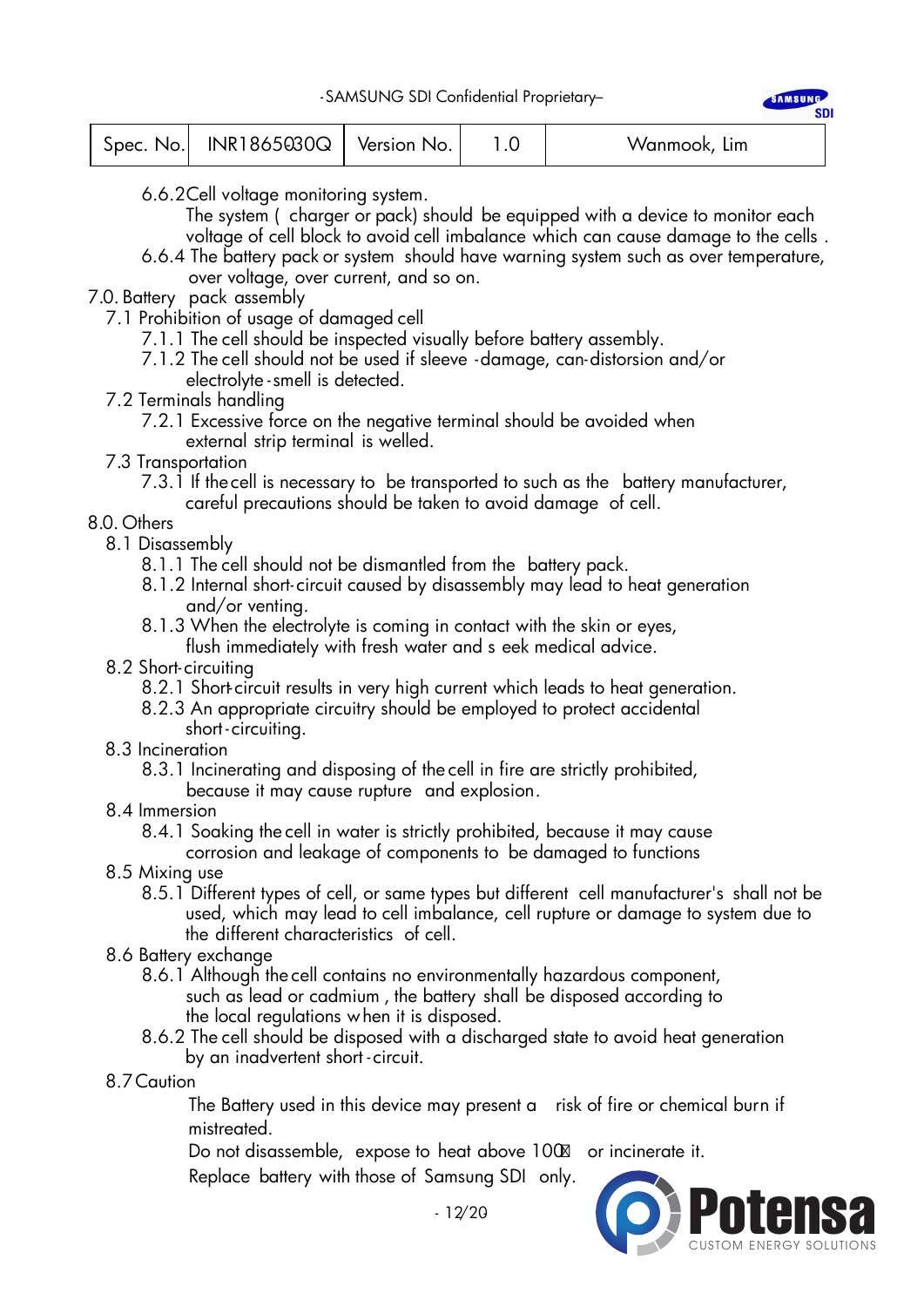| Spec.<br>No. | INR1865030Q | Version No. |  | Wanmook, Lim |  |
|--------------|-------------|-------------|--|--------------|--|
|--------------|-------------|-------------|--|--------------|--|

Use of another battery may cause a risk of fire or explosion. Dispose of used battery promptly. Keep battery away from children. Do not disassemble and do not dispose of battery in fire.

8.8 Warning– Attached



SAMSUNG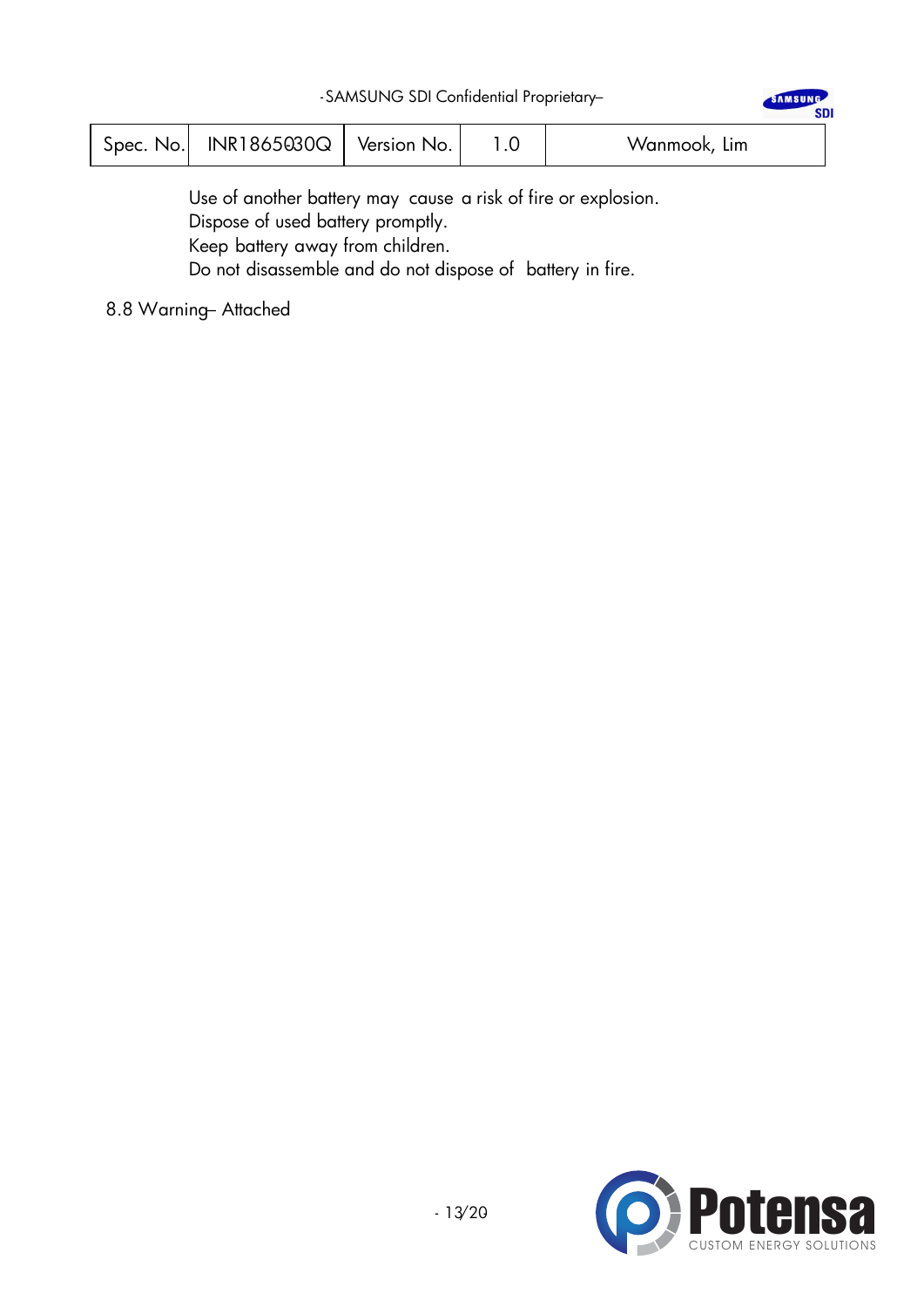-SAMSUNG SDI Confidential Proprietary-

|  | $Spec.$ No. $ NR1865030Q $ Version No. |  |  | Wanmook, Lim |
|--|----------------------------------------|--|--|--------------|
|--|----------------------------------------|--|--|--------------|

# **8** Pack Design Guideline (For electrical design)

|            | Item                                               |          | Portable IT Power-Tool | <b>Medical</b> | E-Bike   | E-Scooter | EV/LEV   | ESS/UPS                                                                                                                      |
|------------|----------------------------------------------------|----------|------------------------|----------------|----------|-----------|----------|------------------------------------------------------------------------------------------------------------------------------|
|            | Standard charging voltage (4.20V co                | 4.20V    | 4.20V                  | 4.10V          | 4.10V    | 4.10V     | 4.10V    | 4.00V<br>(4.05V)                                                                                                             |
|            | Standard charging voltage (4.35V co                | 4.35V    | 4.35V                  | 4.20V          | 4.20V    | 4.20V     | 4.20V    | 4.00V<br>(4.05V)                                                                                                             |
|            | Charging method                                    | CC-CV    | CC-CV                  | CC-CV          | CC-CV    | CC-CV     | CC-CV    | CC-CV                                                                                                                        |
|            | Full-charging cut-off current*                     | 0.05C    | 0.05C                  | 0.025C         | 0.025C   | 0.025C    | 0.025C   | 0.025C<br>(Continous)                                                                                                        |
|            | Voltage of Re-charging (4.20V cell)                | 4.10V    | 4.10V                  | 4.05V          | 4.05V    | 4.05V     | 4.05V    | 4.00V<br>(4.05V)                                                                                                             |
|            | Voltage of Re-charging (4.35V cell)                | 4.25V    | 4.25V                  | 4.10V          | 4.10V    | 4.10V     | 4.10V    | 4.00V<br>(4.05V)                                                                                                             |
| <b>LCO</b> | Min. voltage of<br>terminate discharging           | 3.00V    | 2.50V                  | 3.00V          | 3.00V    | 3.00V     | 3.00V    | 3.00V                                                                                                                        |
| <b>LMO</b> | Min. voltage of<br>over-discharging protection     | 2.50V    | 2.00V                  | 2.50V          | 2.50V    | 2.50V     | 2.50V    | 2.50V                                                                                                                        |
| <b>NCA</b> | Min. voltage of<br>terminate discharging           | 2.50V    | 2.50V                  | 2.50V          | 2.50V    | 2.50V     | 2.50V    | 2.50V                                                                                                                        |
| <b>NCM</b> | Min. voltage of<br>over-discharging protection     | 2.30V    | 2.00V                  | 2.50V          | 2.50V    | 2.50V     | 2.50V    | 2.50V                                                                                                                        |
|            | BMS Shut Down Voltage**                            | 2.00V    | 2.00V                  | 2.00V          | 2.00V    | 2.00V     | 2.00V    | 2.00V                                                                                                                        |
|            | Max. consumption current of BMS<br>after shut down | 10⊠/Cell | 10⊠/Cell               | 10⊠/Cell       | 10⊠/Cell | 10⊠/Cell  | 10⊠/Cell | 10⊠/Cell                                                                                                                     |
|            | Do not charge***                                   | 1.00V    | 1.00V                  | 1.00V          | 1.00V    | 1.00V     | 1.00V    | 1.00V                                                                                                                        |
|            | Pre-charging voltage range****                     |          |                        |                |          |           |          | $1.0V \sim 3.0$ M.0V ~ 3.0M.0V ~ 3.0M.0V ~ 3.0M.0V ~ 3.0M.0V ~ 3.0M.0V ~ 3.0                                                 |
|            | Current range of Pre-charging                      |          |                        |                |          |           |          | 0.1C ~ 0.5 $\omega$ .1C ~ 0.5 $\omega$ .1C ~ 0.5 $\omega$ .1C ~ 0.5 $\omega$ .1C ~ 0.5 $\omega$ .1C ~ 0.5 $\omega$ .1C ~ 0.5 |

Remark:

- \* Current of cell which full- charging shall be terminated.
- \*\* Voltagecondition of BMS which shall be shut down.
- \*\*\* Under 1.0V voltage, do not charge the cell.
- \*\*\*\* Voltage range of cell which shall be charged by Precharging.

If a customer's battery pack cannot meet the requirements above, SDI cannot take responsibility for a quality issue about a battery cell.



SAMSUNG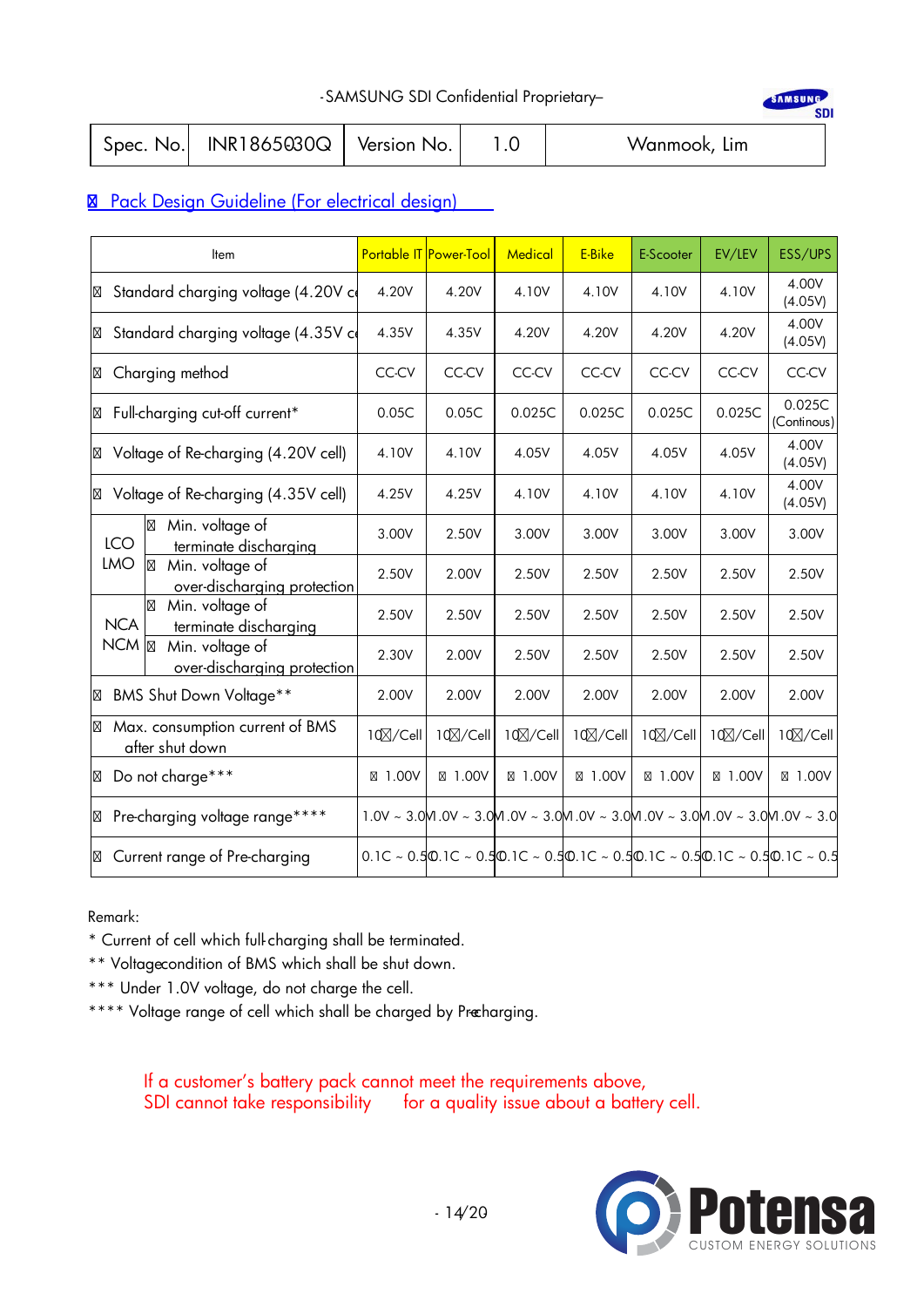| -SAMSUNG SDI Confidential Proprietary- |  |  |
|----------------------------------------|--|--|
|----------------------------------------|--|--|

|  | Spec. No. $\vert$ INR1865030Q $\vert$ Version No. |  |  | Wanmook, Lim |
|--|---------------------------------------------------|--|--|--------------|
|--|---------------------------------------------------|--|--|--------------|

# Pack Design Guideline (For mechanical design)

| Item                                                                                                  | Portable IT Power-Tool | <b>Medical</b> | E-Bike | E-Scooter | EV/LEV | ESS/UPS |
|-------------------------------------------------------------------------------------------------------|------------------------|----------------|--------|-----------|--------|---------|
| Need partitions (separator) between<br><b>BMS</b> and a Cell                                          |                        |                |        |           |        |         |
| Need to check if the pack is designed<br>to be able to avoid thermal runaway<br>(1KWh)                |                        |                |        |           |        |         |
| Need to analyze the battery pack's<br>thermal distribution and its effect<br>on the pack's life cycle |                        |                |        |           |        |         |
| Need to use a non-flammable<br>(VO level) case                                                        |                        |                |        |           |        |         |
| Need to apply improved material<br>(Steel) to the case                                                |                        |                |        |           |        |         |
| Need to analyze the battery pack's<br>structure, system, installation status<br>and use environment   |                        |                |        |           |        |         |

If a customer's battery pack cannot meet the requirements above, SDI cannot take responsibility for a quality issue about a battery cell.



SAMSUNG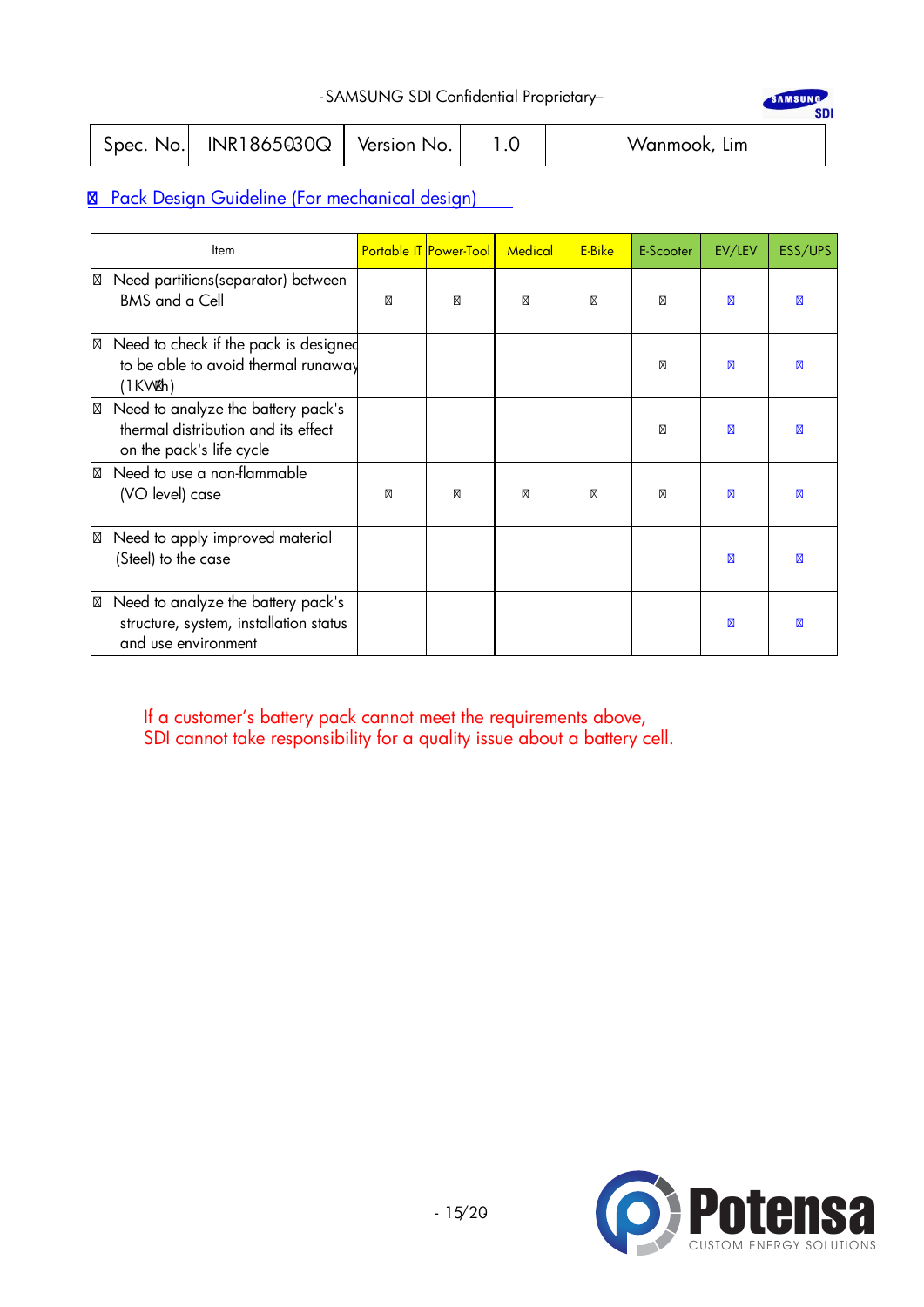|  | Spec. No.   INR1865030Q   \ | Version No. |  | Wanmook, Lim |  |
|--|-----------------------------|-------------|--|--------------|--|
|--|-----------------------------|-------------|--|--------------|--|

Handling precaution and prohibitions of lithium Ion rechargeable cells and batteries Inaccurate handling of lithium ion and lithium ion polymer rechargeable battery may cause leakage, heat, smoke, an explosion, or fire.

This could cause deterioration of performance or failure. Please be sure to follow instructions carefully.

1.1 Storage

 Store the battery at low temperature (below 2 5 is recommended), low humidity, no dust and no corrosive gas atmosphere.

1.2 Safety precaution and prohibitions

 To assure product safety, describe the following precautions in the instruction manual of the application.

[ Danger! ]

Electrical misusage

Use stipulated charger.

Use or charge the battery only in the stipulated application.

Don't charge the battery by an electric outlet directly or a cigarette lighter charger.

Don't charge the battery reversely.

Environmental misusage

Don't leave the battery near the fire or a heated source.

Don't throw the battery into the fire.

Don't leave, charge or use the battery in a car or similar place where inside of temperature may be over 60 .

Don't immerse, throw, wet the battery in water / seawater.

others

Don't fold the battery cased with laminated film such as pouch and polymer.

Don't store the battery in a pocket or a bag together with metallic objects such as keys, necklaces, hairpins, coins, or screws.

Don't short circuit (+) and ( -) terminals with metallic object intentionally.

Don't pierce the battery with a sharp object such as a needle, screw drivers.

Don't heat partial area of the battery with heated objects such as sol dering iron.

Don't hit with heavy objects such as a hammer, weight.

Don't step on the battery and throw or drop the battery on the hard floor to avoid mechanical shock.

Don't disassemble the battery or modify the battery design inc luding electric circuit.

Don't solder on the battery directly.

Don't use seriously scared or deformed battery.

Don't put the batter y into a microwave oven, dryer or high-pressure container.



**AMSUN** 

 $-16/20$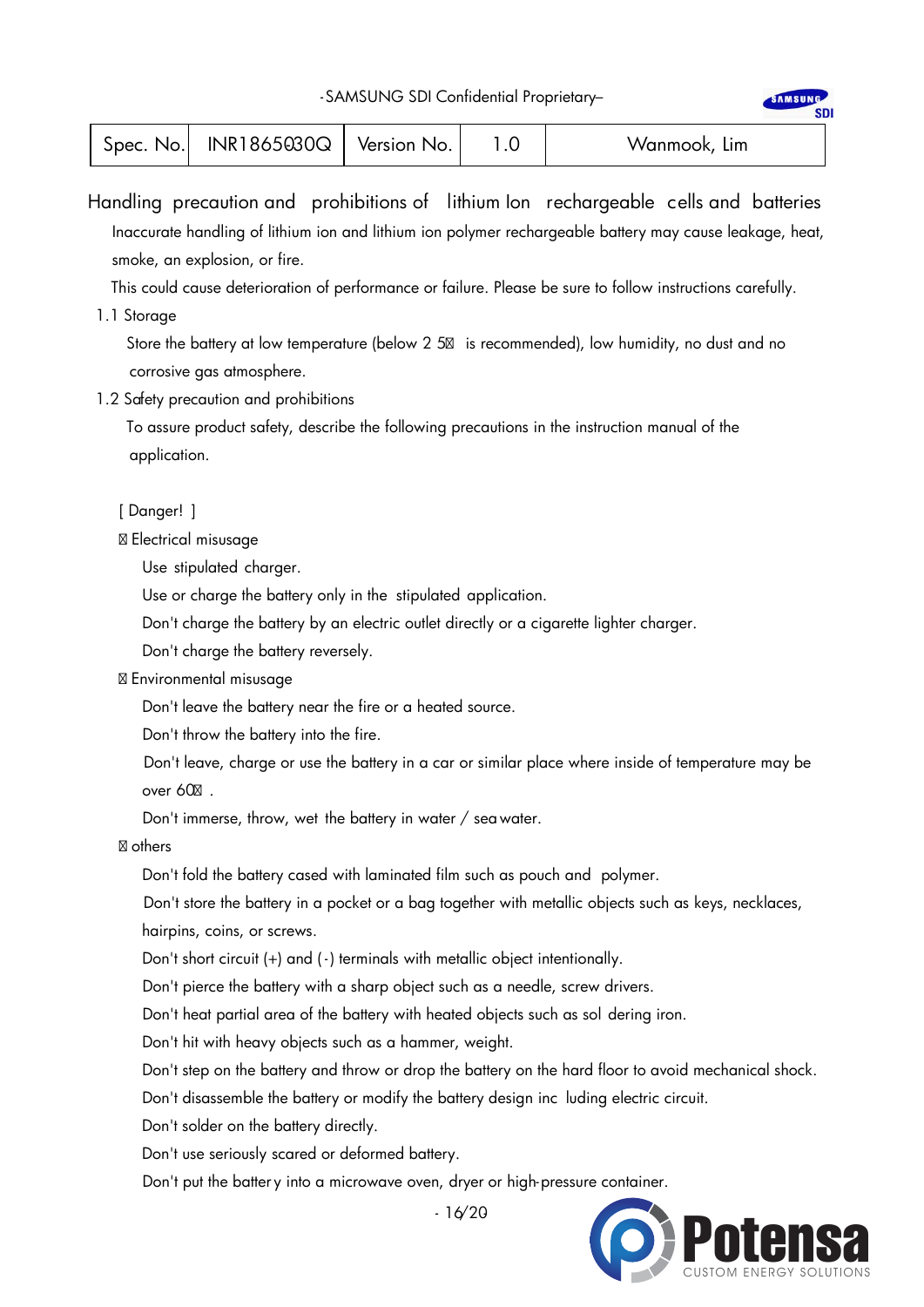| $Spec.$ No.   INR1865030 $Q$   Version No. |  |  | Wanmook, Lim |
|--------------------------------------------|--|--|--------------|
|--------------------------------------------|--|--|--------------|

Don't use or assemble the battery with other makers' batteries, different types and/or models of batteries such as dry batteries, nickel -metal hydride batteries, or nickel - cadmium batteries. Don't use or assemble old and new batteries together.

#### [ Warning! ]

Stop charging the batt ery if charging isn't completed within the specified time.

Stop using the battery if the battery becomes abnormally hot, order, discoloration, deformation, or abnormal conditions is detected during use, charge, or storage.

Keep away from fire immediately when leakage or foul odors are detected. If liquid leaks onto your skin or cloths, wash well with fresh water immediately.

If liquid leaking from the battery gets into your eyes, don't rub your eyes and wash them with clean water and go to see a doctor immediately.

If the terminals of the battery become dirty, wipe with a dry cloth before using the battery.

The battery can be used within the following temperature ranges. Don't exceed these ranges.

The operating temp erature is based on the cell surface temperature in hottest position in pack.

Charge temperature ranges  $: 0 \rightarrow 50$ 

Discharge Temperature ranges : -20 ~ 75

Store the battery at temperature below 60

Cover terminals with proper insulating tape before disposal.

#### [ Caution! ]

Electrical misusage

Battery must be charge d with constant current - constant voltage (CC/CV).

Charge current must be controlled by specified value in cell specification.

Cut-off voltage of charging must be less than  $4.2 + 0.05V$ 

Charger must stop charging battery by detecting either charging time or cu rrent specified in cell's specification.

Discharge current must be controlled by specified value in cell's specification.

Cut-off voltage of full discharging and recharging must be over 2.5V.

#### others

Keep the battery away from babies and children to avoid any accidents such as swallow.

If younger children use the battery, their guardians should explain the proper handling method and precaution before using.

 Before using the battery, be sure to read the user's manual and precaution of it's handling. Before using charger, be sure to read the user's manual of the charger.



 $-17/20$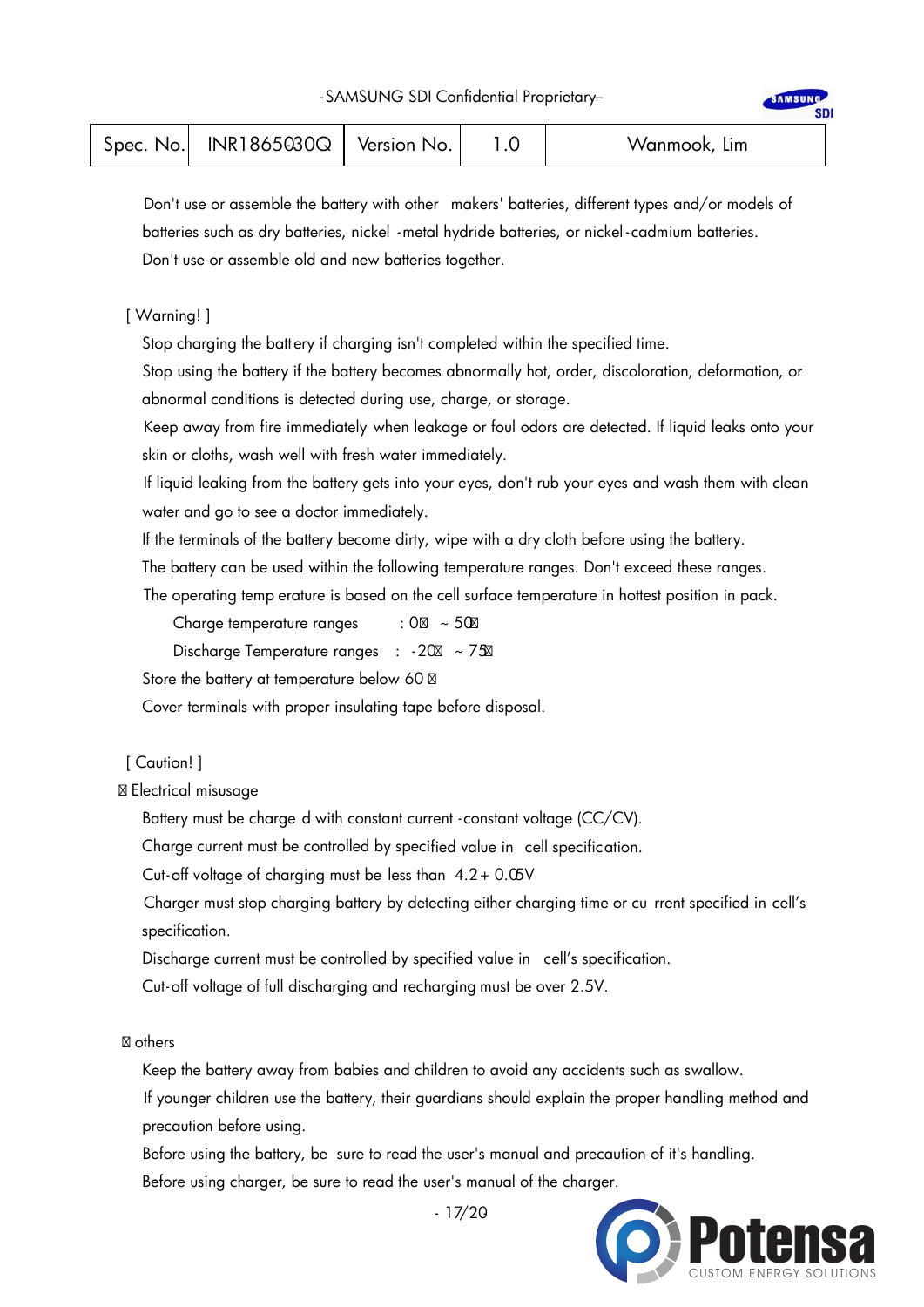| Spec. No. $\vert$ INR1865030Q $\vert$ Version No. | Wanmook, Lim |  |
|---------------------------------------------------|--------------|--|
|---------------------------------------------------|--------------|--|

Before installing and removing the battery from application, be sure to read user's manual of the application.

Replace the battery when using time of battery becomes much shorter than usual.

Cover terminals with insulating tape before proper disposal.

If the battery is needed to be stored for an long period, battery should be removed from the application and stored in a place where humidity and temperature are low.

While the battery is charged, used and stored, keep it away from object materials with static electric chargers.

#### Safety handling procedure for the transporter

#### **Quarantine**

Packages that are crushed, punctured or torn open to reveal contents should not be transported. Such packages should be isolated until the shipper has been consulted, provided instructions and, if appropriate, arranged to have the product inspected and repacked.

#### Spilled product

In the event that damage to packaging results in the release of cells or batteries, the spilled products should be promptly collected and segregated and the shipper should contact for instructions.

#### Design of positioning the battery pack in application and charger

To prevent the deterioration of the battery performance caused by heat, battery shall be positioned away from the area where heat is generated in the application and the charger.

### Design of the battery pack

Be s ure adopting proper safe device such as PTC specified type or model in Cell Specification. If you intend to adopt different safety device which is not specified in Cell Specification, please contact Samsung SDI to investigate any potential safety problem.

Be sure designing 2nd p rotective devices such as P CM at the same time to protect cell just in case one protective device is fault.

Please contact following offices when you need any help including safety concerns.